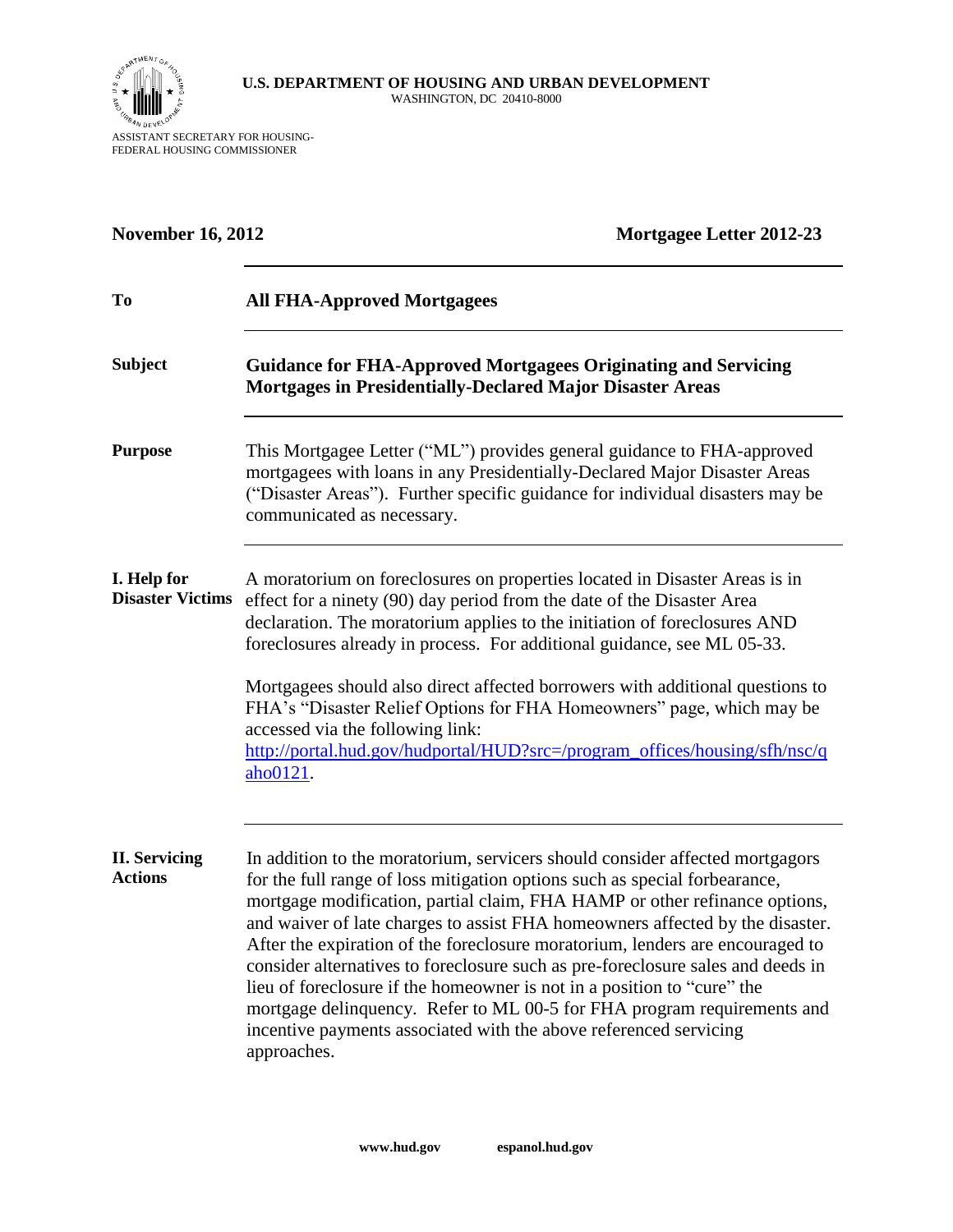As outlined in ML 12-19, mortgagees must follow standard hazard and flood procedures, including assuring that hazard insurance claims are filed and settled expeditiously. Mortgagees must release homeowners' hazard insurance proceeds to the mortgagor, as appropriate, and must not retain hazard insurance proceeds to make up an existing arrearage without the written consent of the mortgagor.

| <b>Pending Loan Closure</b>          |                                      |  |
|--------------------------------------|--------------------------------------|--|
| If $\ldots$                          | Then                                 |  |
| The loan is not closed,              | Inspect the property to determine if |  |
|                                      | damage exists. Provide on-site       |  |
|                                      | inspection with interior/exterior    |  |
|                                      | photos.                              |  |
| No damage exists,                    | Close loan and document inspection   |  |
| Damage exists but is below \$5,000   | Complete repairs and close loan or   |  |
| and property is habitable,           | establish repair escrow and close    |  |
|                                      | loan.                                |  |
| Damage exists and is above \$5,000   | Do not close loan. Repairs must be   |  |
| or property is not habitable,        | complete prior to closing.           |  |
| When                                 | Then                                 |  |
| Repairs above \$5,000 are completed  | Document inspection and close        |  |
| and inspected with interior/exterior | loan.                                |  |
| photos,                              |                                      |  |

**The following table shows inspection and repair escrow requirements that apply to loans on properties that have not yet closed:**

## **III. Inspection and Repair Escrow Requirements for Pending Loans**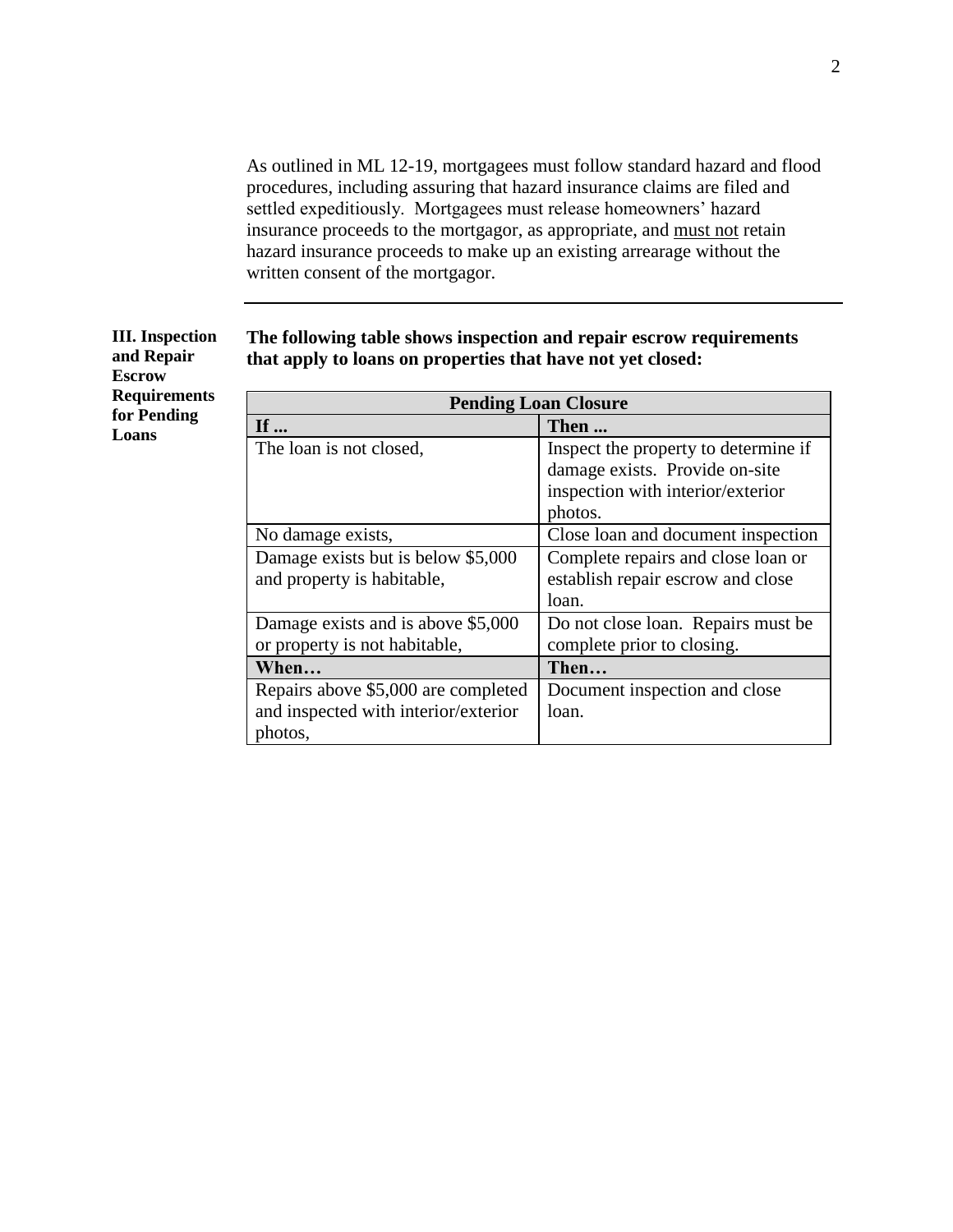**IV. Inspection and Repair Escrow Requirements for Pending Endorsements** **The following table shows inspection and escrow requirements that apply to loans on properties that have closed but are not yet endorsed:**

| <b>Loans Pending Endorsement</b>     |  |  |  |
|--------------------------------------|--|--|--|
| Then                                 |  |  |  |
| Inspect the property to determine if |  |  |  |
| damage exists. Provide drive-by      |  |  |  |
| inspection with exterior photos.     |  |  |  |
| Endorse loan and document            |  |  |  |
| inspection.                          |  |  |  |
| Complete repairs and endorse loan    |  |  |  |
| or establish repair escrow and       |  |  |  |
| endorse loan.                        |  |  |  |
| Do not endorse loan.                 |  |  |  |
|                                      |  |  |  |
| Then                                 |  |  |  |
| Document inspection and endorse      |  |  |  |
| loan.                                |  |  |  |
|                                      |  |  |  |
|                                      |  |  |  |

## **V. Inspection Criteria, Damage Thresholds and Repair Requirements**

All properties with pending loans or endorsements in Disaster Areas must have a damage inspection report that identifies and quantifies dwelling damage. The damage inspection report must be completed by an FHA Roster Appraiser even if the inspection shows no damage to the property and the report must be dated after the Incident Period (as defined on FEMA's website located at [http://www.fema.gov/disasters\)](http://www.fema.gov/disasters). FHA does not require a specific form for a damage inspection report.

For loans that have not yet closed, FHA requires:

- An on-site inspection with interior/exterior photos;
- A statement as to dwelling habitability; and
- A statement as to whether sustained damage is
	- o below \$5,000; or
	- o above \$5,000.

For closed but not endorsed loans, FHA requires:

- A drive-by inspection with exterior photos;
- A statement as to dwelling habitability; and
- A statement as to whether sustained damage is
	- o below \$5,000; or
	- o above \$5,000.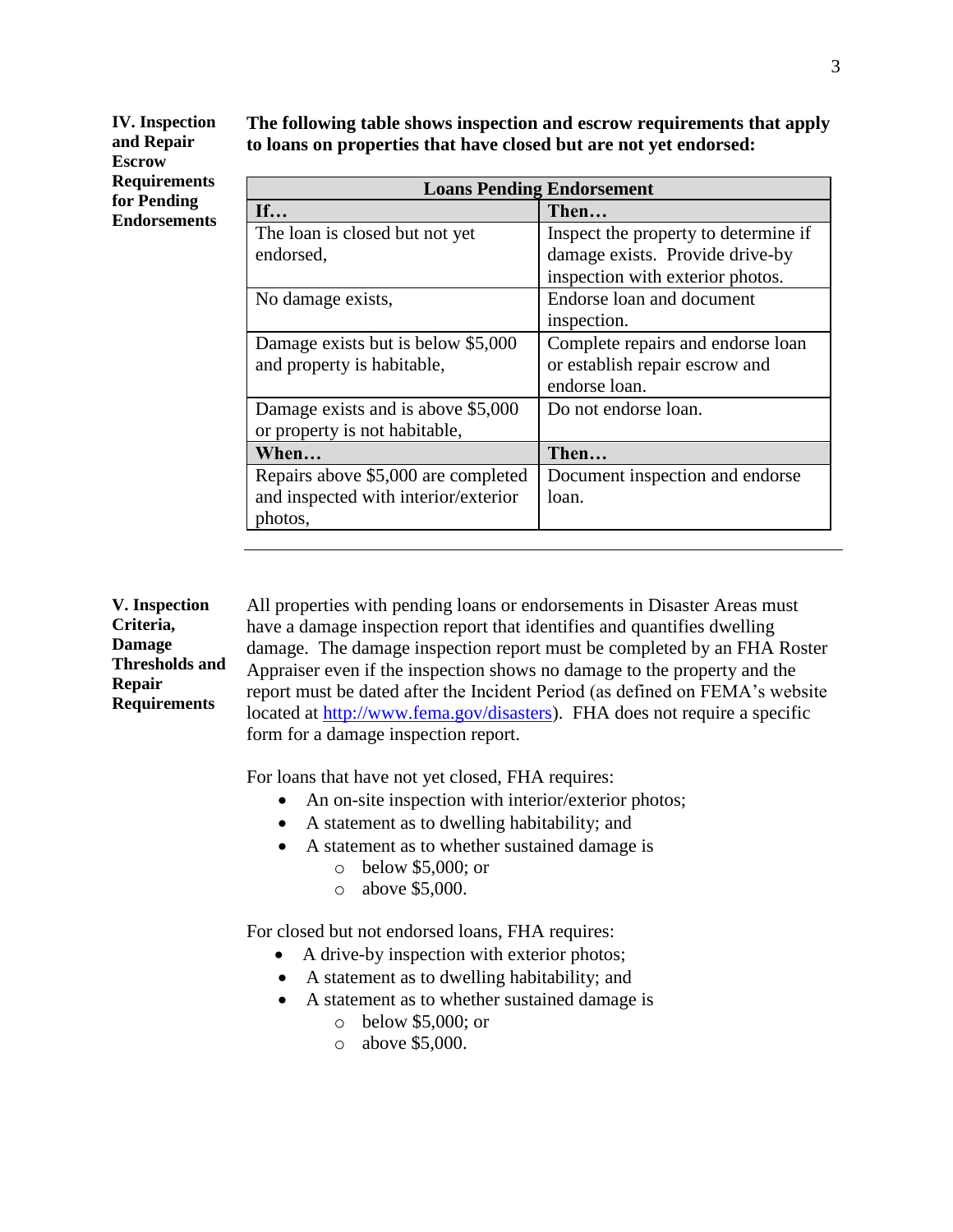| <b>Inspection</b><br>Criteria,<br><b>Damage</b><br><b>Thresholds and</b><br><b>Repair</b><br><b>Requirements</b><br>(Cont.) | For damage less than \$5,000, the appraiser must provide the lender with a<br>damage inspection report that includes an itemized repair estimate with costs.<br>If the damage inspection report provided by the appraiser reveals damage in<br>excess of \$5,000, the lender must obtain an itemized estimate from a qualified<br>third-party, such as a licensed contractor or insurance company.<br>In recognizing that utilities may not yet be restored in affected areas, FHA<br>does not require the appraiser to ensure utilities are on at the time of this<br>inspection.<br>Damage inspections should be completed by the original appraiser. However,<br>if the original appraiser is not available, another FHA Roster Appraiser in<br>good standing and having geographic competence in the affected market may<br>be used. If the lender uses a different appraiser to inspect the property, the<br>appraiser performing the damage inspection must be provided with a<br>complete copy of the original appraisal.<br>All damages must be repaired by licensed contractors or per local<br>jurisdictional requirements. All damages, regardless of amount, must be<br>repaired and the property restored to pre-loss condition with appropriate and<br>applicable documentation. |
|-----------------------------------------------------------------------------------------------------------------------------|------------------------------------------------------------------------------------------------------------------------------------------------------------------------------------------------------------------------------------------------------------------------------------------------------------------------------------------------------------------------------------------------------------------------------------------------------------------------------------------------------------------------------------------------------------------------------------------------------------------------------------------------------------------------------------------------------------------------------------------------------------------------------------------------------------------------------------------------------------------------------------------------------------------------------------------------------------------------------------------------------------------------------------------------------------------------------------------------------------------------------------------------------------------------------------------------------------------------------------------------------------------------------------------------|
| <b>VI. Pre-Closing</b><br><b>Appraisal</b><br><b>Validity in</b><br><b>Disaster Areas</b>                                   | For loans that are not closed prior to the Incident Period in Disaster Areas<br>where a damage inspection report reveals property damage, the appraisal<br>validity period is extended from 120 days to a maximum of one year from the<br>effective date of the original appraisal.<br>In no instance will an appraisal be acceptable for loan closing that has an<br>effective date beyond one year. Loans with appraisals having effective dates<br>in excess of one year will require a new appraisal.<br>Guidance contained in this ML is applicable only to Disaster Areas and does<br>not change existing guidance found in ML 09-30 Appraisal Validity Periods.<br>Please follow the link below to view this ML.<br>http://www.hud.gov/offices/adm/hudclips/letters/mortgagee/2009ml.cfm                                                                                                                                                                                                                                                                                                                                                                                                                                                                                                |
| <b>VII. Final</b><br><b>Repair</b><br><b>Inspection and</b><br><b>Reporting</b><br><b>Requirements</b>                      | When repairs are complete on properties where loans have not closed, a final<br>on-site inspection with interior/exterior photos is required by an FHA Roster<br>Appraiser. The Fannie Mae form 1004D Appraisal Update and/or<br>Completion Report must be used to determine if there has been a change in<br>the value of the property and to confirm that repairs are complete. An<br>appraisal update may only be performed by the original appraiser.                                                                                                                                                                                                                                                                                                                                                                                                                                                                                                                                                                                                                                                                                                                                                                                                                                      |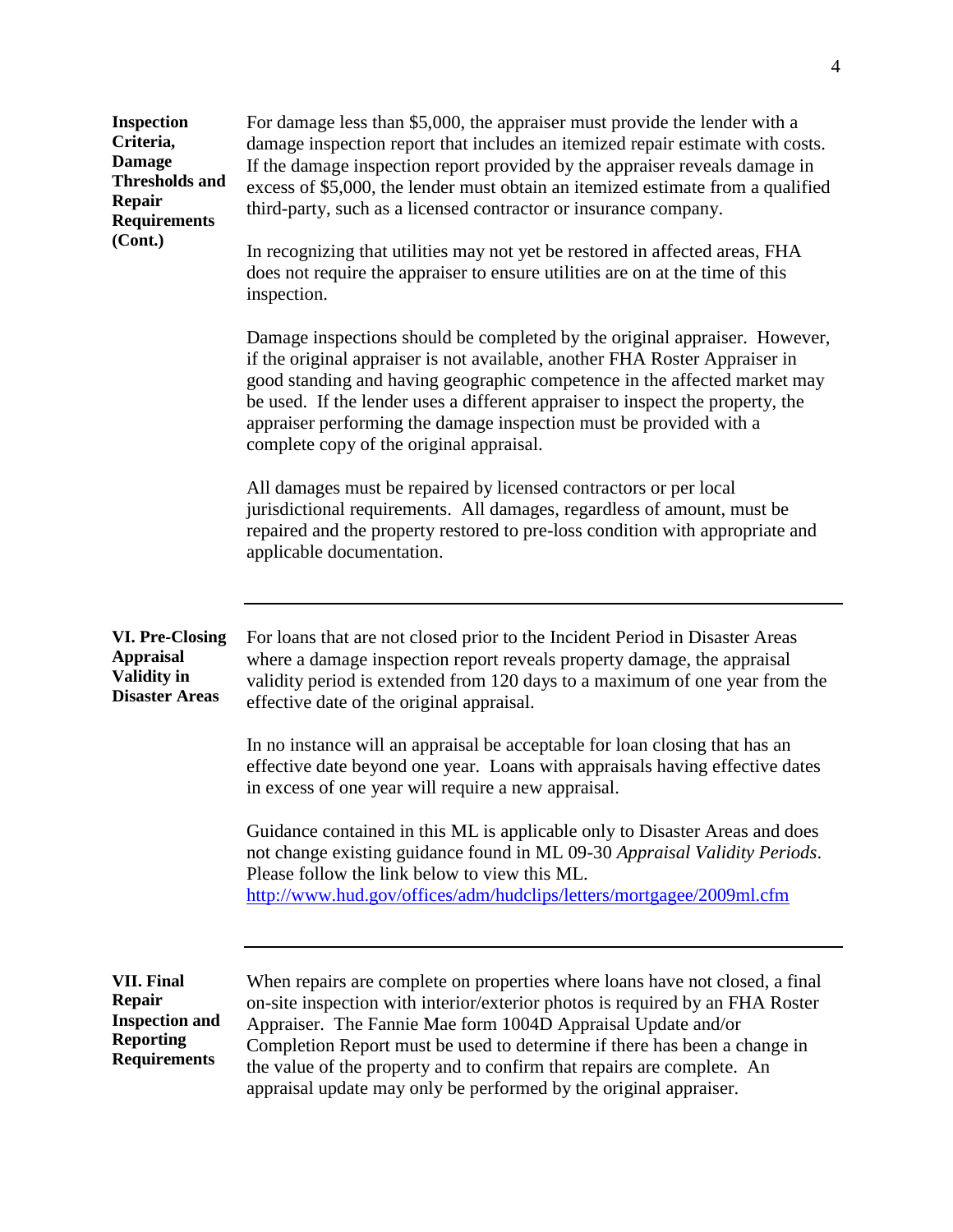|                                                                                               | For loans that have not yet closed, FHA requires form 1004D Parts A and B<br>be completed by the original appraiser. If the market value has declined since<br>the effective date of the original appraisal, a new appraisal is required that<br>supports the loan amount prior to closing.                                                                                                                                                                                                                                                                                                  |
|-----------------------------------------------------------------------------------------------|----------------------------------------------------------------------------------------------------------------------------------------------------------------------------------------------------------------------------------------------------------------------------------------------------------------------------------------------------------------------------------------------------------------------------------------------------------------------------------------------------------------------------------------------------------------------------------------------|
|                                                                                               | For closed loans that are not yet endorsed, FHA requires form 1004D Part B<br>only. This form can be completed by any FHA Roster Appraiser in good<br>standing.                                                                                                                                                                                                                                                                                                                                                                                                                              |
|                                                                                               | The use of this form does not extend the appraisal validity period of the<br>original appraisal beyond one year as noted in section VI of this ML.<br>Please follow the link below to view ML 09-51 Adoption of the Appraisal<br>Update and/or Completion Report (Fannie Mae Form 1004D/Freddie Mac<br>Form 442/March 2005)<br>http://www.hud.gov/offices/adm/hudclips/letters/mortgagee/2009ml.cfm                                                                                                                                                                                          |
| VIII.<br><b>Endorsement</b><br><b>Instructions in</b><br><b>FHAC</b>                          | The appraisal validity period extension applies only to properties located in<br>Disaster Areas with sustained damage. Lenders must indicate that the<br>property is located in a Disaster Area and has sustained damage when<br>insuring the loan in FHAC.                                                                                                                                                                                                                                                                                                                                  |
| <b>IX.</b> Streamline<br><b>Refinances</b>                                                    | The guidance in information blocks III through VIII of this ML do not apply<br>to streamline refinance loans where FHA does not require an appraisal.<br>Therefore, streamline refinances that do not require an appraisal are allowed<br>to proceed to closing and/or endorsement without any additional<br>requirements.                                                                                                                                                                                                                                                                   |
| X. Section<br>203(h)<br>Mortgage<br><b>Insurance for</b><br><b>Disaster</b><br><b>Victims</b> | HUD has a special mortgage insurance program under Section 203(h) of the<br>National Housing Act to assist disaster victims. Under this program,<br>individuals or families whose residences were destroyed or damaged to such<br>an extent that reconstruction or replacement is necessary are eligible for 100<br>percent financing. The previous residence must have been in the disaster area<br>and the borrower may have been the owner of the property or a renter of the<br>property affected. For further guidance on the Section 203(h) program, see<br>HUD Handbook 4155.1 6.A.6. |
| <b>XI. Section</b><br>203(k)<br><b>Rehabilitation</b><br><b>Mortgages</b>                     | The requirement for a dwelling to be completed more than one year preceding<br>the date of the application for mortgage insurance under Section 203(k) does not<br>apply to properties in the disaster area. Damaged residences are eligible for<br>Section 203(k) mortgage insurance regardless of the age of the property. The<br>residences need only to have been completed and ready for occupancy for                                                                                                                                                                                  |